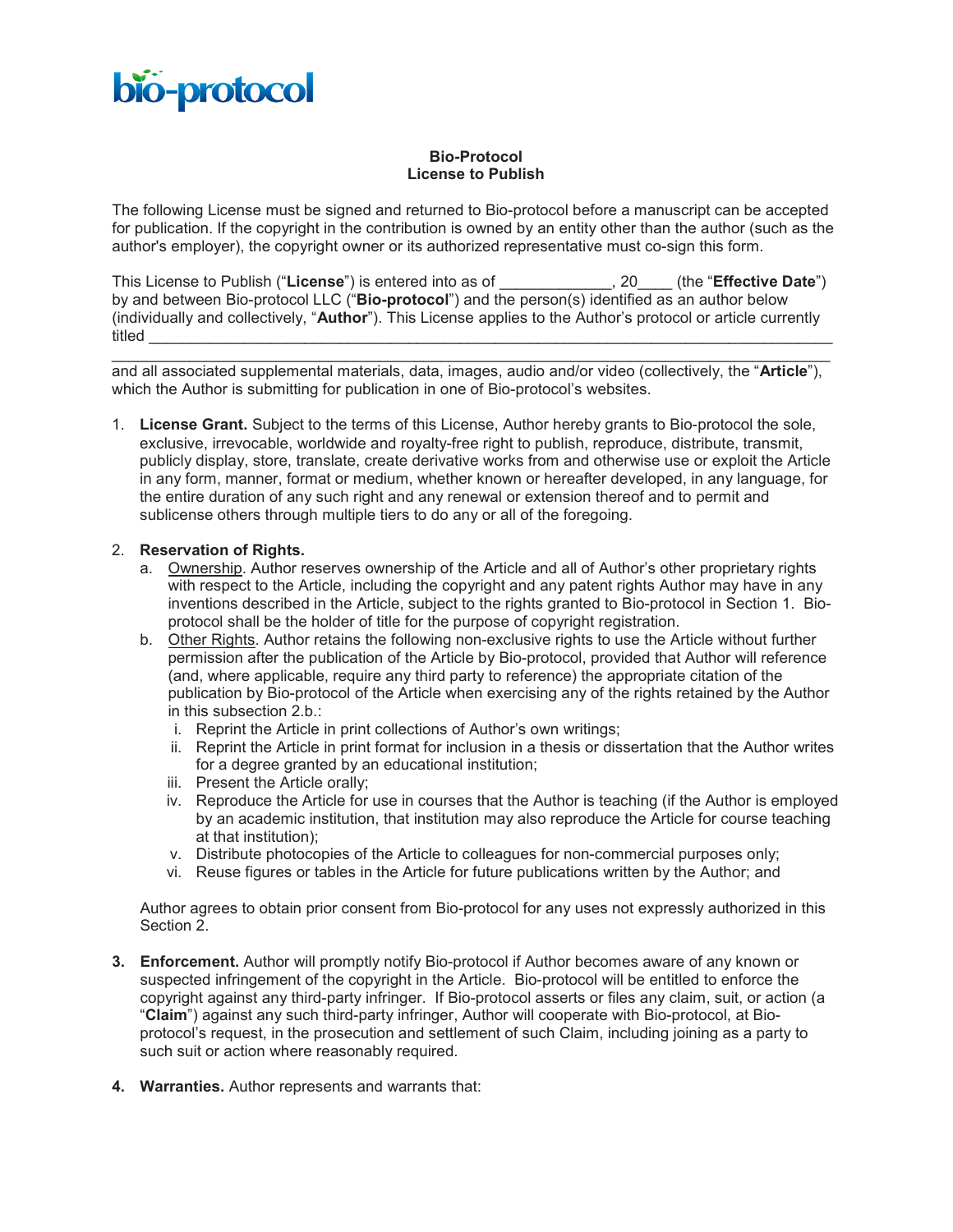

- a. Author has all rights and licenses necessary to grant to Bio-protocol the rights in the Article specified in Section 1 above;
- b. The Article has not been published anywhere else and Bio-protocol's use of the Article in compliance with the license granted in Section 1 will not infringe, misappropriate or violate any third party's copyright, proprietary or personal rights, or any applicable law or regulation;
- c. the Article is original, and that Author has made all reasonable efforts to ensure the accuracy of any factual information contained in the Article; and
- d. Author's agreement to the terms and conditions of this License will not violate or conflict with any obligations owed by Author to a third party.
- 5. **Indemnification.** Author will indemnify and hold harmless Bio-protocol and its affiliates, employees, directors, officers, agents, customers and sublicensees against any and all claims, liabilities, damages, costs, and expenses directly or indirectly arising from or relating to any breach of or inaccuracy in any of representations or warranties made by Author under this License.
- **6. General.** This License is governed by and construed in accordance with the laws of the State of California, excluding that body of law known as conflict of laws. Any legal action or proceeding arising under this License will be brought exclusively in the federal or state courts located in the Northern District of California and the parties hereby irrevocably consent to the personal jurisdiction and venue therein. Bio-protocol may freely assign or transfer this License, in whole or in part, by operation of law or otherwise. This License will bind and inure to the benefit of each party's successors and permitted assigns. If, for any reason, a court of competent jurisdiction finds any provision of this License invalid or unenforceable, that provision of the License will be enforced to the maximum extent permissible and the other provisions of this License will remain in full force and effect. The failure by either party to enforce any provision of this License will not constitute a waiver of future enforcement of that or any other provision. This License constitutes the complete and exclusive understanding and agreement between the parties regarding its subject matter and supersedes all prior or contemporaneous agreements or understandings, written or oral, relating to its subject matter. Any waiver, modification or amendment of any provision of this License will be effective only if in writing and signed by duly authorized representatives of both parties. This License may be executed in counterparts, each of which will be deemed an original, but all of which together will constitute one and the same instrument. In the event that Bio-protocol does not publish the Article in any medium, within two (2) years of the Effective Date, this License shall be null and void. Bioprotocol recognizes that an Article prepared under certain governmental grants or contracts may be subject to the government's prior non-exclusive rights to use the Article for non-commercial, governmental purposes to the extent provided in the contract or grant or other regulations.

If the Article was prepared jointly by multiple authors, please identify all co-authors below. If any coauthors or other copyright holders of the Article are not personally signing this License (each, a "**Non-Signing Author**"), the person designated below as the Corresponding Author represents and warrants that he or she (1) has informed all the Non-Signing Authors of the terms of this License, (2) has the authority to act as the agent for the Non-Signing Authors in relation to this License, and (3) is signing this License on behalf of all the Non-Signing Authors and also on his or her own behalf. The signatory must inform Bio-protocol of any changes in authorship.